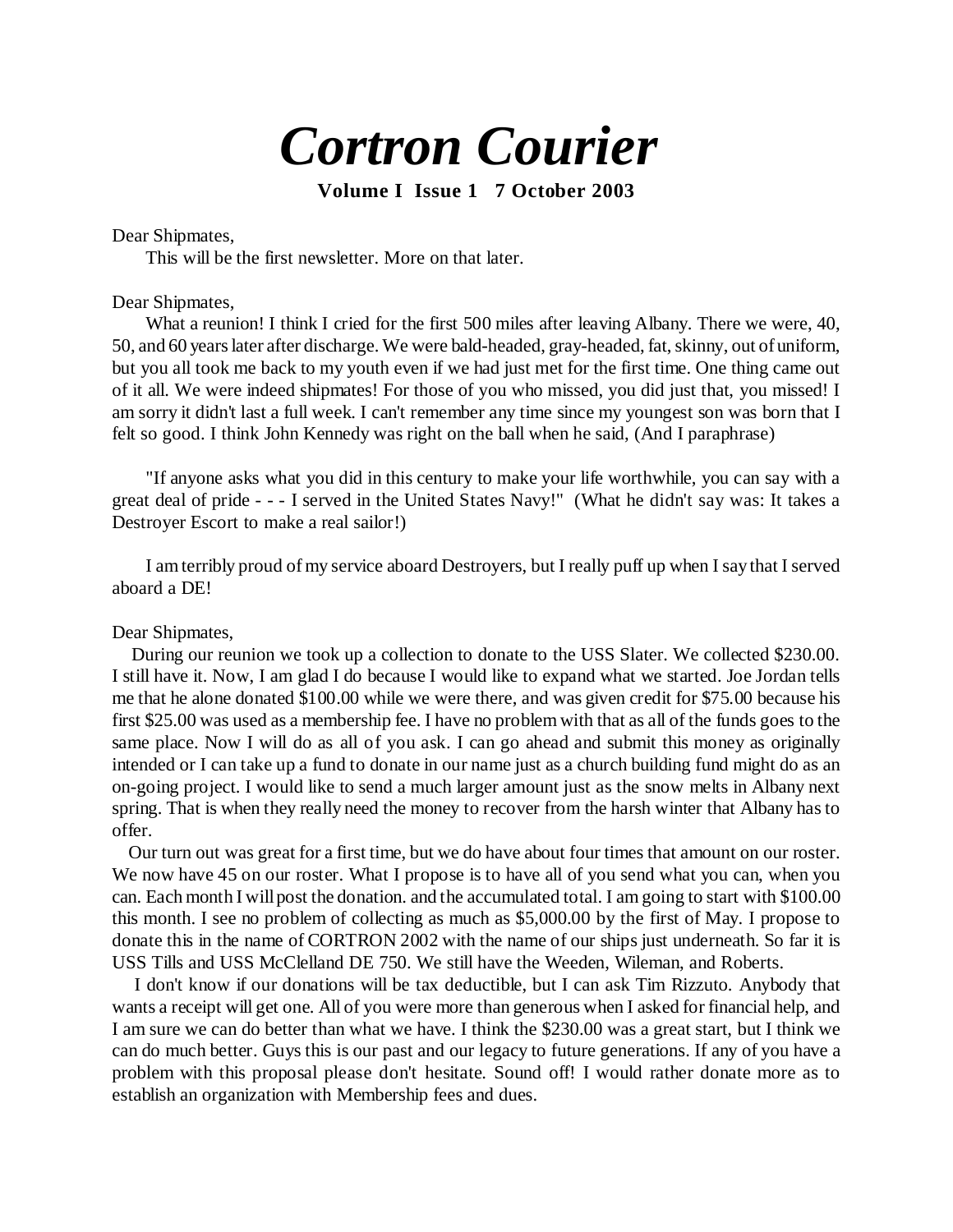Dear Shipmates,

It only costs us time and imagination to compose a Newsletter and maybe even come up with a patch. The people who made up our ballcaps can make us a beautiful patch for little money. I will take any ideas you may have for a design. If several are suggested a vote will be taken. In the meantime I will donate the initial cost for 50 patches. Any proceeds beyond the cost will go to the following year's cost for that year's host. All of you that did order a hat got it at cost plus S/H. From now on there will be an added cost of \$5.00 and those funds will also go to next year's host to offset costs. They also make beautiful T-shirts and jackets. What their cost is I will have to ask. Anybody with any ideas spit 'em out. I want to hear what you have to think. This is my idea and you may not agree with me. So let's hear it. This is your first Newsletter and I will try to have at least one tropic once a month by the 10th of each month. I will take articles, jokes, editorials, suggestions, etc. When you do send something for the paper tell me that you want it in the paper.

You may even write about political opinions of your own. Got a shipmate you would like to commend or make tribute to? This is the place. Joe Jordan and I are on the opposite ends of the political spectrum in this country, and he and I have bantered back and forth for almost two years. I consider him as one of my best friends, and I have the greatest respect for his opinions. (Even if he is wrong. LOL) Now I have the ball rolling how about some help.

Remember everything I say is not chiseled in granite. I am open to suggestions and criticism. You may fire when ready Gridley!

Your Shipmate, Ed Arnold

An Irishman moves to the USA and finally attends his first baseball game. The first batter approached the batters' box, took a few swings, then hits a double. Everyone was on their feet screaming, "RUN! RUN!"

The next batter hits a single and the Irishman listened as the crowd again cheered, "RUN, RUN!" The Irishman enjoyed the game and began screaming with the fans. "RUN, RUN!"

The fifth batter came up and four balls went by. The umpire called "WALK" and the batter started his slow trot to first base. The Irishman stood up and screamed, "R-R-RUN ye lazy bastard, RUN!" The people around him began laughing. Embarrassed, the Irishman sat back down.

A friendly fan noted the man's embarrassment, leaned over and explained, "He can't run -- he's got four balls."

The Irishman stood up and screamed, "WALK WITH PRIDE LAD, HOLD YOUR HEAD HIGH!"

## **Cortron 2002 Roster**

Revised 10-12-03

Andersen, Robert YN (DE-749) 3610 Benson Ave Baltimore, Md 21227 1 (410) 644-9251 rande71777@aol.com

Arnold, Ed IC (DE-750) 3235 Ames Ave Kingman, Az 86401 1 (928) 692-9190 DD547@citlink.net

Barnes, Ken BMSN (DE 749) 180 State Rte 348E Symsonia, Ky 42082 1 (270) 851-3228 barnbmsn@vci.net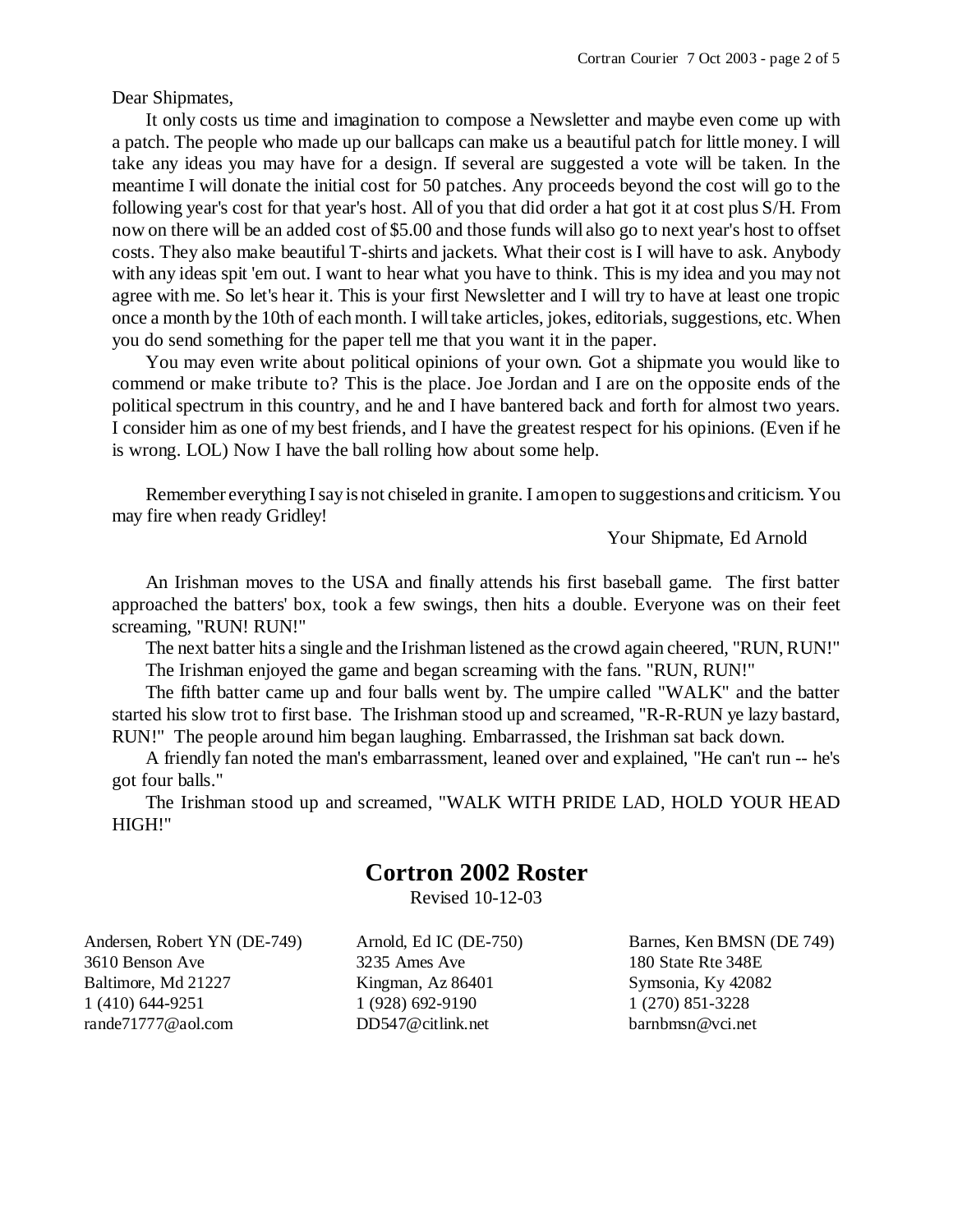Beckley, Peter RM (DE749) 15126 E. Jefferson Place Aurora, Co 80014 1 (303) 766-9251 petrosaok@aol.com

Beleske, Victor SF (DE-749) 20878 Sun Meadow Trail Strongsville, Oh 44136 1 (440) 238-6962 shootrpaoh@aol.com

Benac, Pete QM (DE-749) 2702 Balsam Pl Bowie, Md 20715 1 (301) 464-8273 pjbenac@yahoo.com

Boisits, Gus BT (DE-750) 48 W. Newell Ave. Rutherford, NJ 07070 1 (201) 933-7751 kathy\_boisits@bd.com

Bonner, Thomas HM (DE-749) 2 Seyon Ct Catonsville, Md 21228 1 (410) 788-6770 tjbonner@yahoo.com

Boyd, Ernest (DE 748) 623 Papaya Circle Barefoot Bay, FL 32976 1 (772) 664-1457

Bunkall, Robert SO (DE 748) 2421 South Coast Hwy Laguna Bch, Ca. 92651 1 (949) 494-0404 bunkall@hotmail.com

Carr, Clifton BM (DE-749) 8 Rosewood Cir. Shrewsbury, Pa 17361 1 (717) 235-4031 wjcarr@nfdc

Cave, Harry HMCM (DE-749) 3133 Willoughby Rd Baltimore, Md. 21234 1 (410) 882-5724 jeanncusnret@aol.com

Chappell, Curtis P.O. BOX 118 Dawsonville, Ga. 30534 rvrabbitt@aol.com

Christianson, George Lt (DE-749) 10809 E 31st St S Independence, MO 64052-2932 1 (816) 836-3339 GeoFenton@aol.com

Contreras, Flo RM (DE-797) 12148 Marbel ave. Downey, California 90242 1 (562) 923-3978 flocontreras@earthlink...net

Corkrey, Bruce 50 Whitney Ave Portland, ME 04102-2522 1 (207) 773-7425

Cote, Don RM (DE-749) 1502 Bondridge Rd. Wilmington, DE 19805-1230 (302) 999-8672 tincan\_1@msn.com

Dilling, Bill BM (DE-750) 205 Shoals Rd Box 181 Crupton, Md. 21628 1 (888) 533-3257 n3ssr1@msn.com

Doray, Norman ET (DE 748) 45 Lombard St Chicopee, Ma. 01020 1 (413) 532-6118 njdoray@juno.com

Dorsch, Jon

#### jedorsch@earthlink.net

Drury, George SK (DE 748) 2762 Mawood Dr N. Charleston, SC 29406 1 (843) 572-0241 jdrury@atlanticelectric.com

Dygert, Sam EN (DE-749) 510 Sunbeam Alamogordo, NM 99310 1 (505) 439-5806

Elliott, Roy EN (DE-748) 252 Washington St, Whiteville, NC 28472-3318 1 (910) 642-3385

Fanelty, Bill ENS (DE 748) 983 Meadowlark Dr. Rock Hill, SC 29732-9320 1 (803) 324-0285

Foster, Stanley Day EM (DE-750) 5715 Creekside Cir Fort Worth, Tx 76106-3240 (817)624-0832

Frank, Louis (DE 22) 2239 Parkway Dr. El Monte, Ca. 91732 1 (626) 442-0202

Hare, Susan (DE-22) 15 Hoffman Ave. Auburn, NY 13021 1 (315) 255-3220 rogerghare@webtv.net

Hansen, Ted (DE-748) 1305 Trieste Dr San Diego, Ca. 92107 1 (619) 222-7488

9400 N. Frontage Rd. Bonita Mesa RV Resort, #227 Yuma, AZ 85365-7003 1 (928) 342-4644 tincanted@earthlink.net

Harju, Bill RM (DE 748) 4417 Via Precipicio San Diego, Ca 92122 1 (858) 558-0186

Holland, Denny LTJG (DE 748) 1237 Buckingham Pl Cookeville, Tn 38501 1 (931) 526-7349 caden@charter.net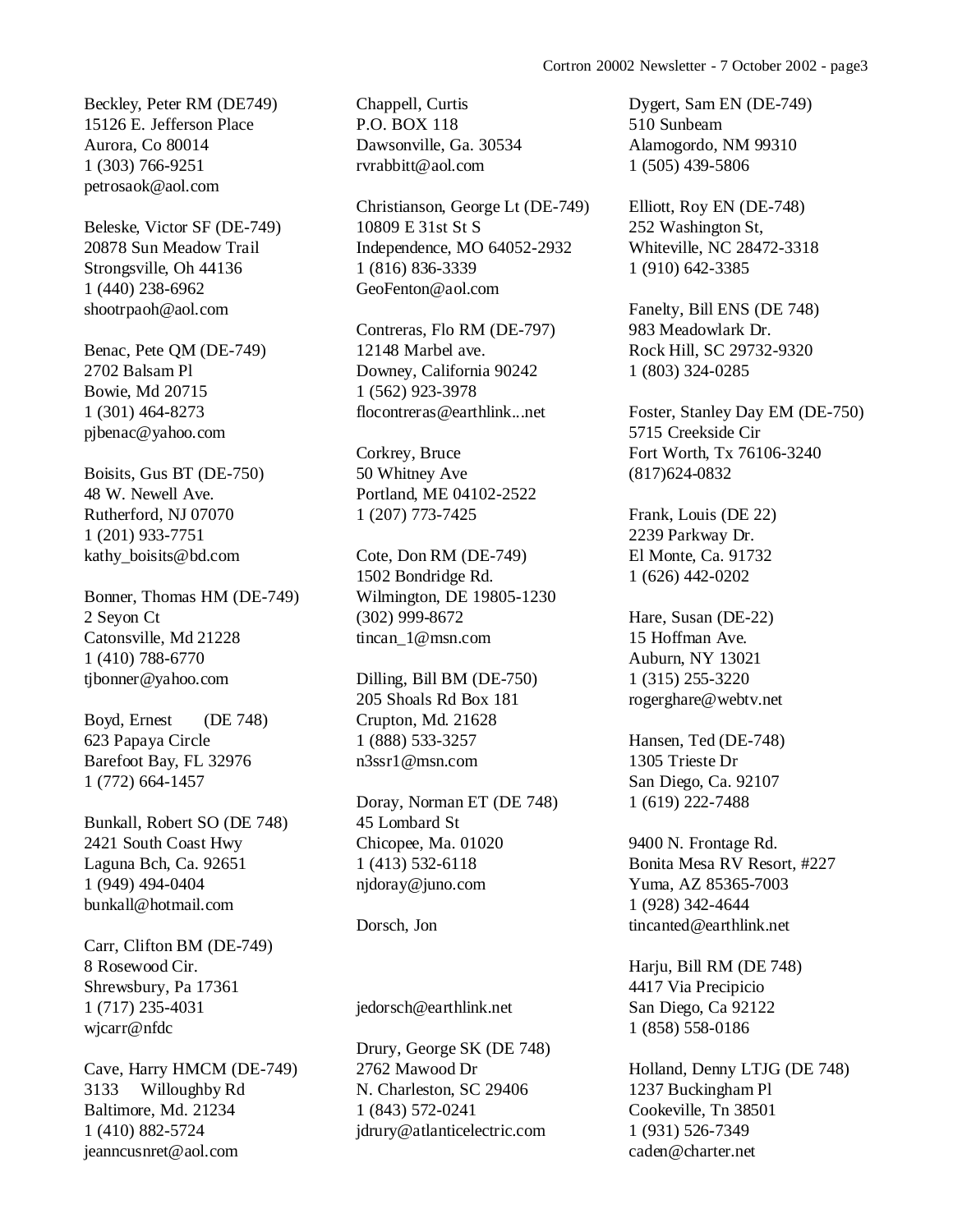Houdek, Mike 501 Church St Baltimore, Md 21225 1 (410) 789-0756

Jagdhuber, Regis EN (DE 750) 2007 Denbury Dr. Baltimore, Md. 21222 1 (410) 282-5834 rjadghuber@aol.com

Jeffcott, Jeff SK (DE 748) 804 Fairhaven Dr. N. Palm Beach, Fl. 33408-5206 1 (561) 848-6971 jeffapd32@msn.com

Jordan, David GM (DE-750) 271 Ranch Road Batesburg, SC 29006 1 (803) 657-5125 djordan1930@aol.com

Jordan, Joe EN (DE-750) 1019 Skyview Ave. N. Augusta, SC 29841 1 (803) 279-8404 neptp2v@mindspring.com

Keenan, Bob BT (DE-749) 4749 Homesdale Ave Baltimore, Md. 21206 nutsyusn@aol.com

Lang, Elliott LTJG (DE 748) 8 Prince Dr. Hudson, NH 03051-4448 1 (603) 882-2463

Leeper, Ron RM (DE-750) P.O. BOX 160 Bernville, Pa 19506 1 (610) 488-0745 rleeper320@aol.com

Liikala, Gerald DC (DE-750) 26 Cabot Ct Media, PA 19063-5525 (484) 444-0652

Lynch, George HT (DE-749) 238 Meadow Rd Riviera Beach, Md 21122 1 (410) 437-5121

McKeon, John EM (DE 750) 6692 Larchmont Dr. Apt. 310C Mayfield Heights, Oh 44124 1 (440) 461-8917 jpmcrace@aol.com

Meloche, Dave EM (DE-750) 26510 N. Monroe Rd. Deer Park, Wa. 99006 1 (509) 276-9121 d.meloche@gte.net

Parker, Ken TE (DE-22) 1648 Lanier Ave., San Leandro, Ca. 94579 kp1561@earthlink.net

Pelt, Randy USMC Capt (DE-750) 310 Rucker Rd. Blacksburg, Va. 24060 W/540 231-6233 H/ 540 953-0540 pelt@vt.edu

Pope, Dave EN (DE-749) 5531 Gayland Rd Baltimore, Md 21227 1 (410) 242-0601 [vipope@bcpl.net](mailto:vipope@bcpl.net)

Read, Alvin ETM (DE 748) 2820 Meadow Glen Road Ames, IA 50014 1 (515) 292-8114 readaa@mchsi.com

Rodway, Frank Lt (DE-748) 7 Drew Road South Portland, Me 04106 1 (207) 799-9277 frank168@maine.rr.com

Rodway, Ralph QM (DE-748) 5 Oregon Ave. Apt 211 Old Orchard Beach, Me. 04065 1 (207) 423-4405 rrodway1@maine.rr.com

Rushia, Leo SN (DE-750) 1401 N.H. Rte 120 Cornish, N. H. 03745 1 (603) 542-7255 victoria.h.r.curtis@valley..net

Sanphilipo, Sandy BM (DE-749) 4710 Frederick Ave. Baltimore, Md 21229-4001 1 (410) 644-0739 vesuvius8@netzero.net

Simmons, Sandra BM (DE-22) 4916 "A" Coralidge Ct. Raleigh, NC 27616 sandee47@att.net

Steele, Norm WO4 (DE-748) 16 Forest Avenue Cumberland Ctr, Me. 04021 1 (207) 829-3461 nlsteele@yahoo.com

Szekeresh, John EM (DE-750) PO Box 706 Effort Pa. 18330 (570) 629-6697 annszek@msn.com

Umholtz, Adam (DE 22) 5252 Garlanger Trail Oveido, Fl., 32765 1 (407) 365-8313

Wadsworth, Floyd EM (DE-22) 1408 Five Mile Rd Birmingham, Al 35125 1 (205) 853-4644 C/O Don Statham dstath2@yahoo.com

Wagner, Roy 6283 Venture Ct Slatington, Pa 18080 1 (610) 767-0531 Work 1 (610) 434-6640 [mwags@center.net](mailto:mwags@center.net)